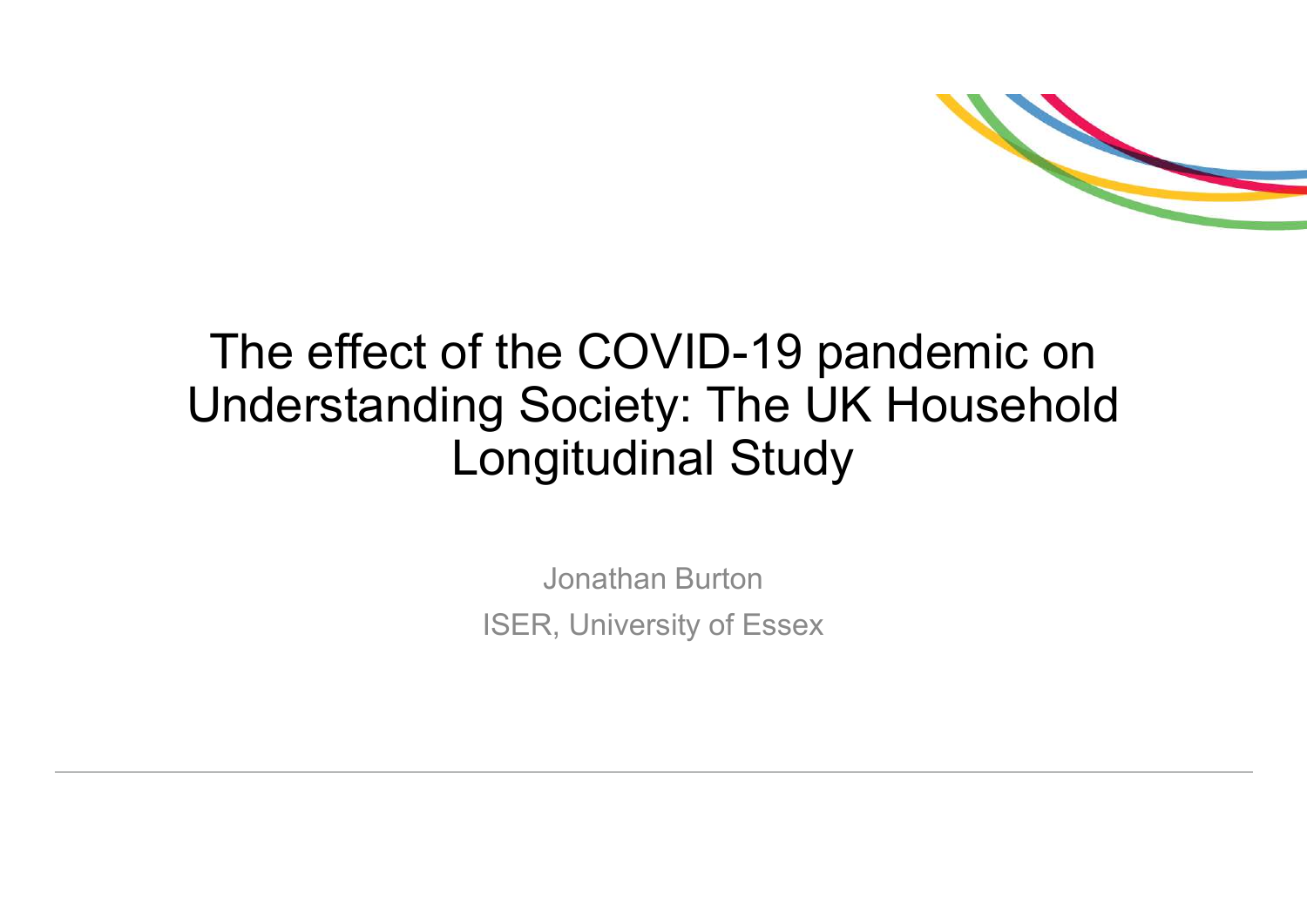## Understanding Society: The UK Household Longitudinal Study **are followed Exercise Society:**<br> **Algermentative of UK population**<br> **Algermentative of UK population**<br> **Algermentative of UK population**<br>
• Wave 10 (2018-19): approx. 20,000 responding households<br>
ncludes ethnic minority

- Representative of UK population
	- Began 2009, incorporates BHPS sample (1991-)
	- Wave 10 (2018-19): approx. 20,000 responding households
- Includes ethnic minority and immigrant boost samples
- Annual interviews with the same people over time
	- All members of original households and their descendants form the core sample
	-
	- Individual interviews: all aged 16+
	- Youth self-completion: 10-15 years
	- Information collected about 0-9 years from parent/guardian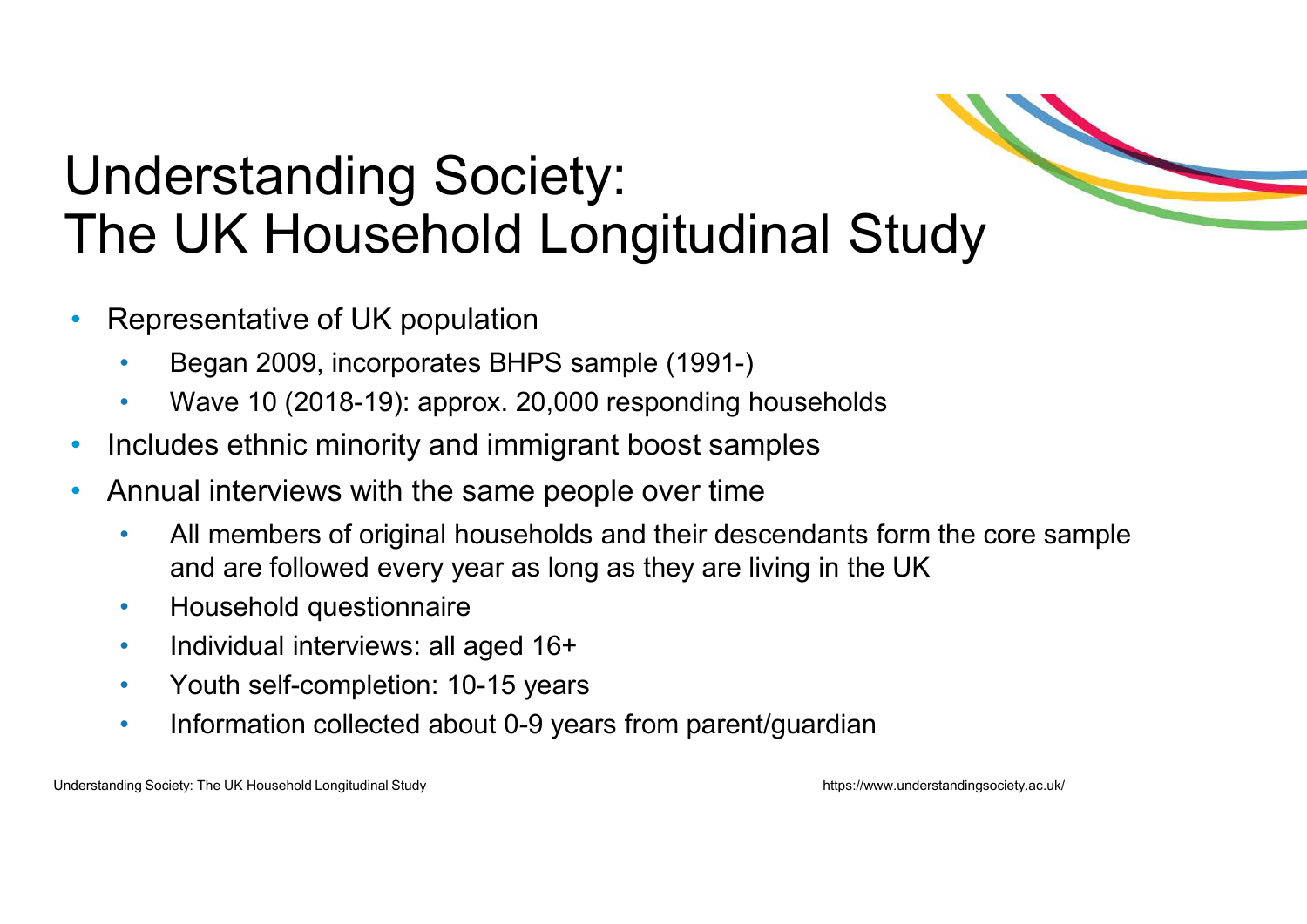# Impact of COVID-19 mpact of COVID-19<br>• Suspension of face-to-face interviewir<br>• 3 waves in the field<br>• One advantage – already used mixed

- mpact of COVID-19<br>• Suspension of face-to-face interviewing mid-March 2020<br>• 3 waves in the field<br>• One advantage already used mixed-mode data collection
- 
- 

|                    | pact of COVID-19 |                                                         |      |
|--------------------|------------------|---------------------------------------------------------|------|
| waves in the field |                  | suspension of face-to-face interviewing mid-March 2020  |      |
|                    |                  | Ine advantage – already used mixed-mode data collection |      |
|                    | 2019             | 2020                                                    | 2021 |
| Wave 9             |                  |                                                         |      |
| Wave 10            |                  |                                                         |      |
| Wave 11            |                  |                                                         |      |
| Wave 12            |                  |                                                         |      |

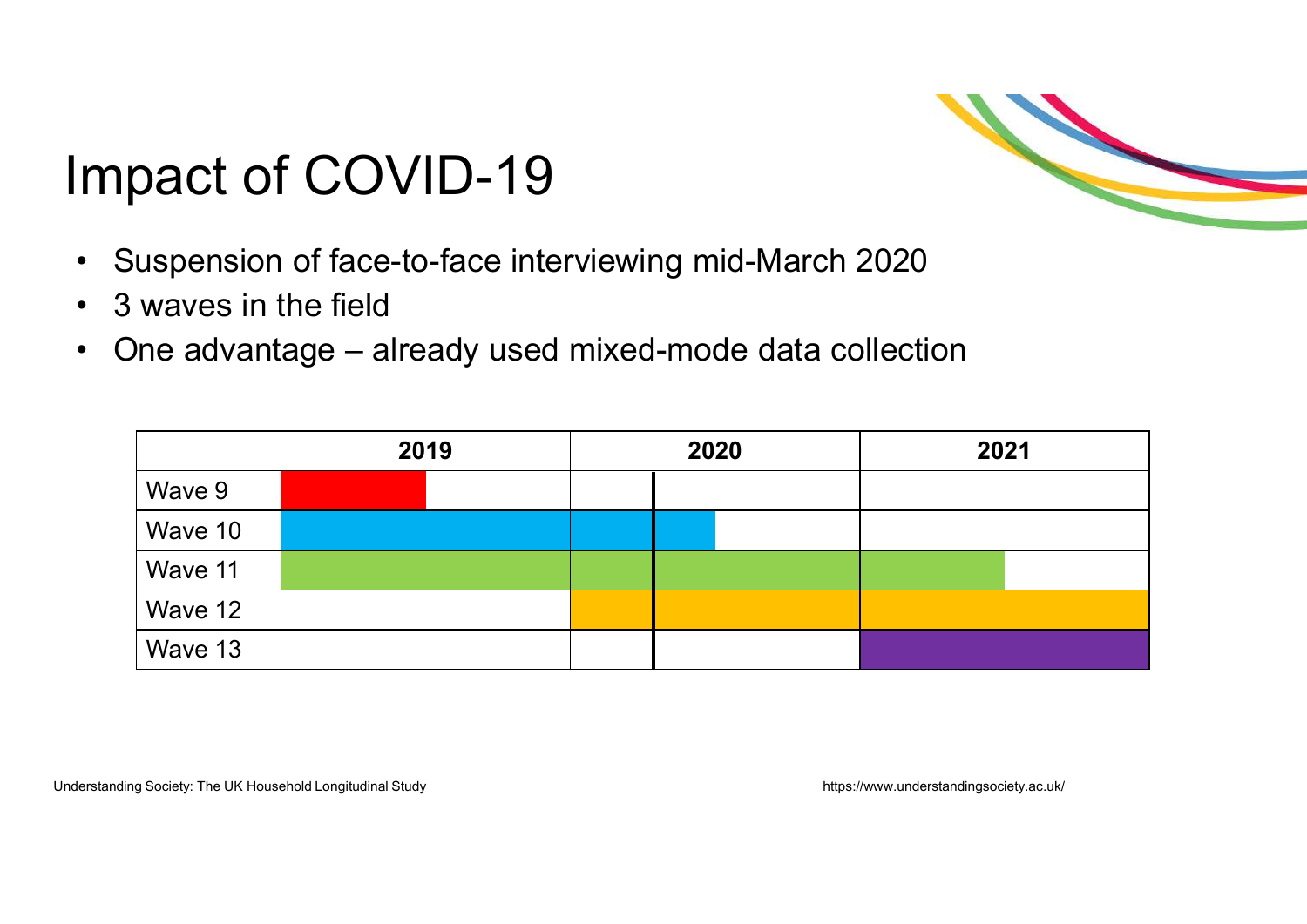#### Mid-March 2020 changes



- For Waves in the field, we already had a CAPI, a Web, and a CATI version of the script
- Letters sent to all 'active' sample members allocated to interviewers
	- Notify that the interviewer won't be visiting (and why)
	- Link and password to online interview
- Interviewers switch to CATI script and follow-up web non-responders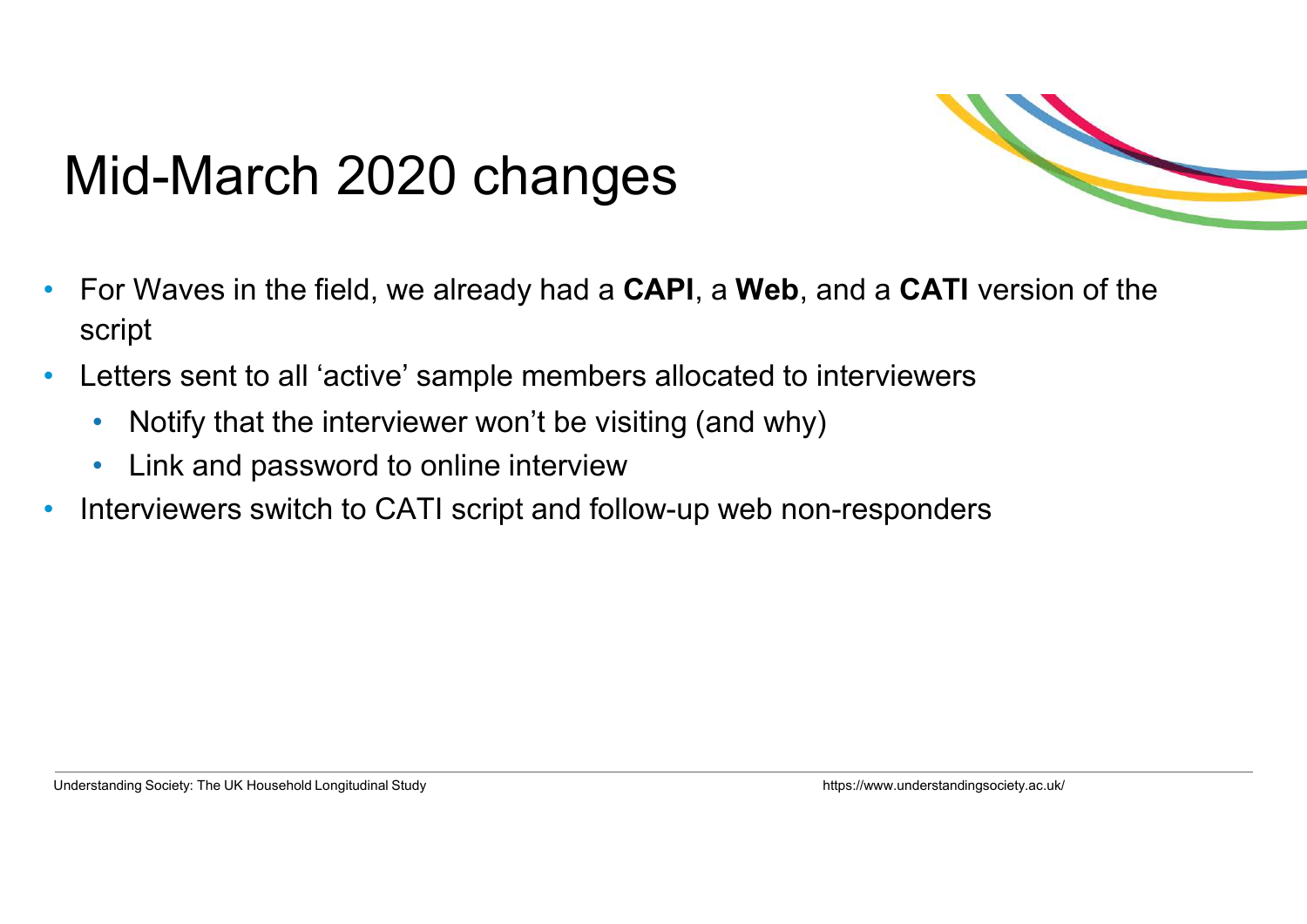

# Mid-March 2020 changes **Aid-March 2020 changes**<br>April sample:<br>• <u>All</u> adults issued web-first<br>• Invitation letter/email with log-in details<br>• Former CAPI-first sample, letter also inclu

- April sample:
	-
	- Invitation letter/email with log-in details
	- Former CAPI-first sample, letter also includes note that interviewer can telephone them
- Mid-March 2020 changes<br>
Seamles:<br>
Seamless transition in data collection multiple modes available and responsive and<br>
<br>
Seamless transition in data collection multiple modes available and responsive and<br>
agile fieldwo agile fieldwork agencies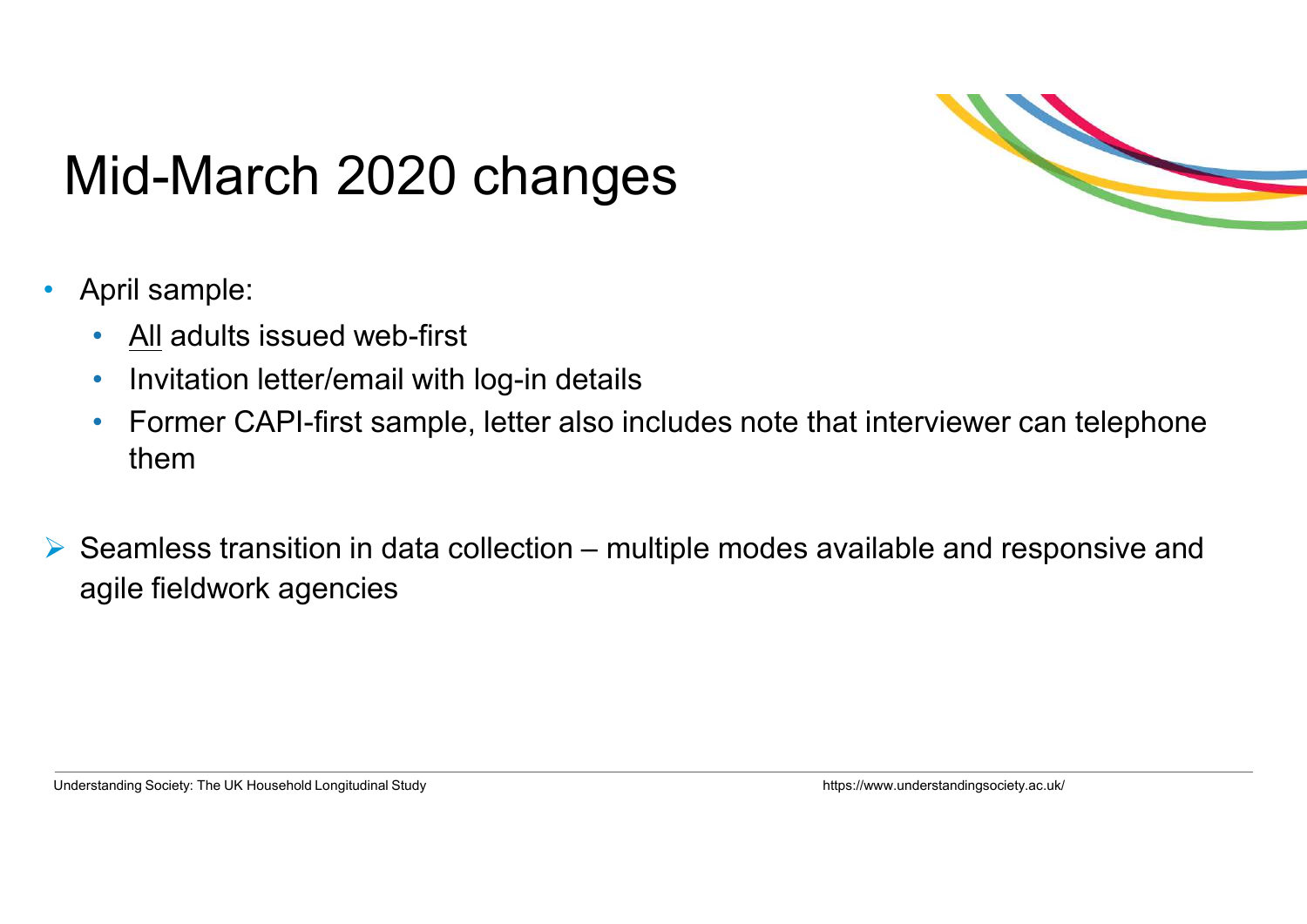

#### Effect on response rates

- Slight decline of response with the replacement of face-to-face with telephone
- 30% of sample being invited to complete online for the first time ever
	- Including the 10% of the sample with lowest propensity to complete online
- Relatively long interview for telephone surveys (40-45 minutes+)
- Despite annual collection, some individuals did not have a (working) telephone number on record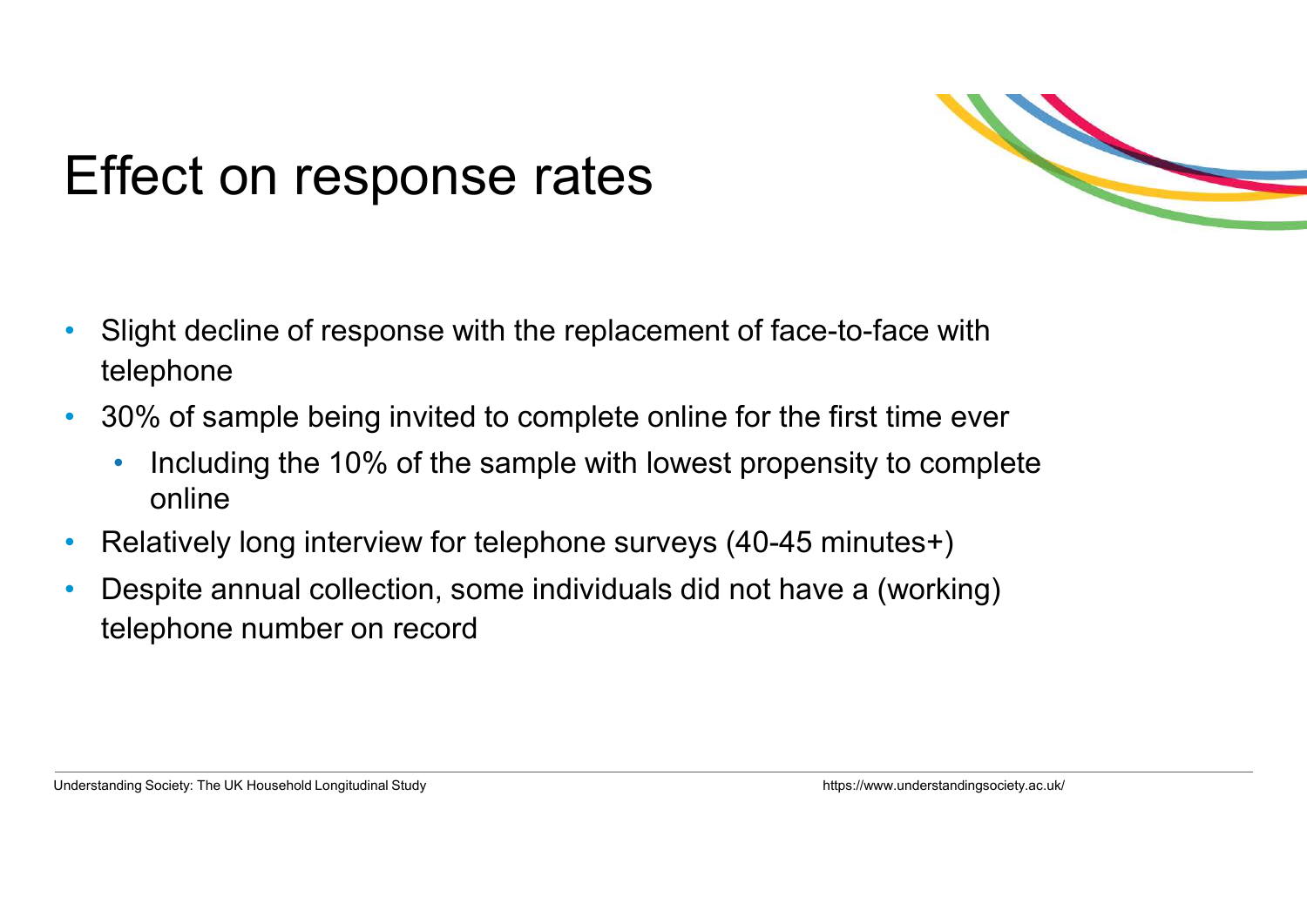

# General Population Sample – individual reinterview rate

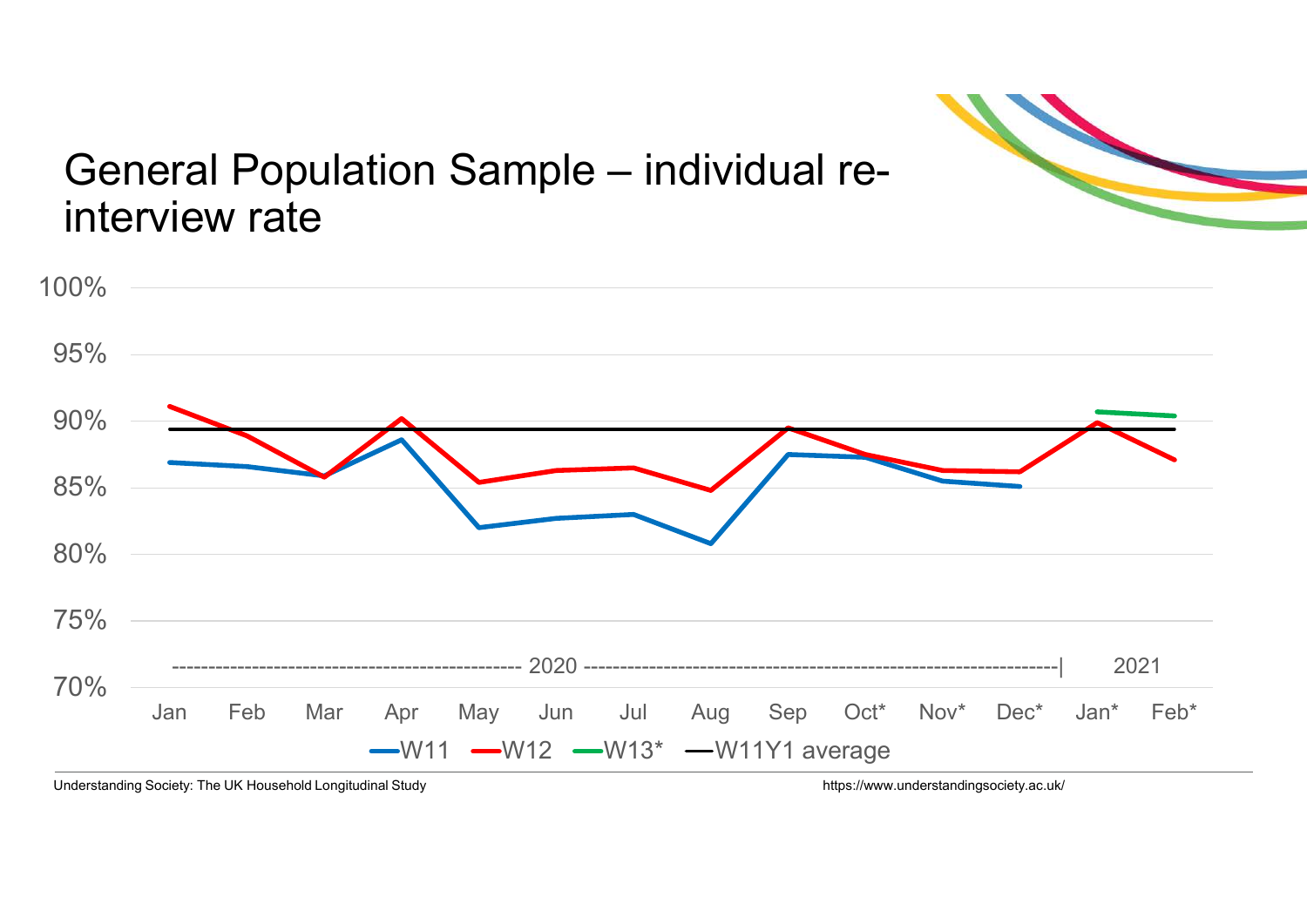#### British Household Panel Survey Sample (BHPS)

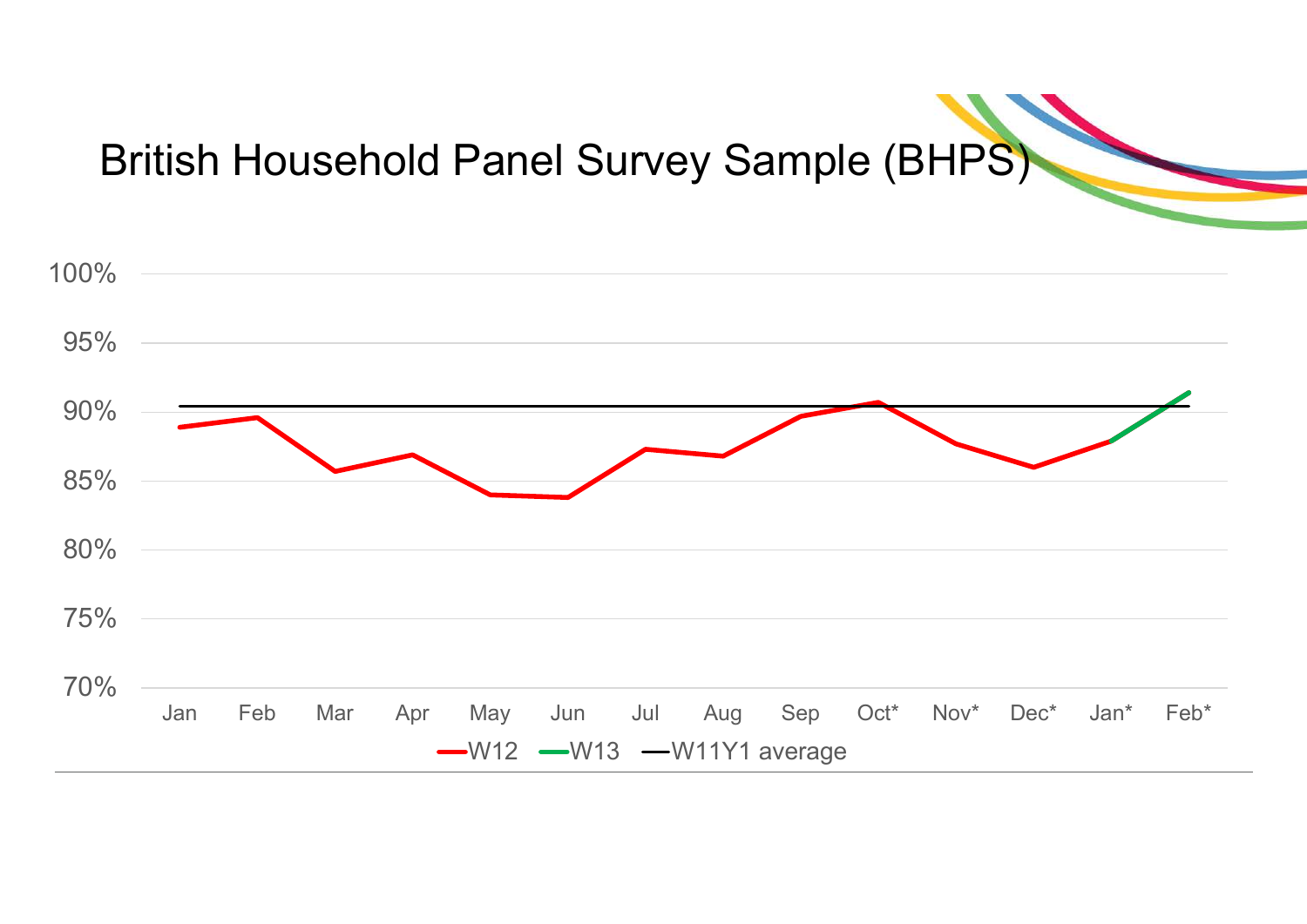

#### Ethnic Minority Boost sample (EMB)

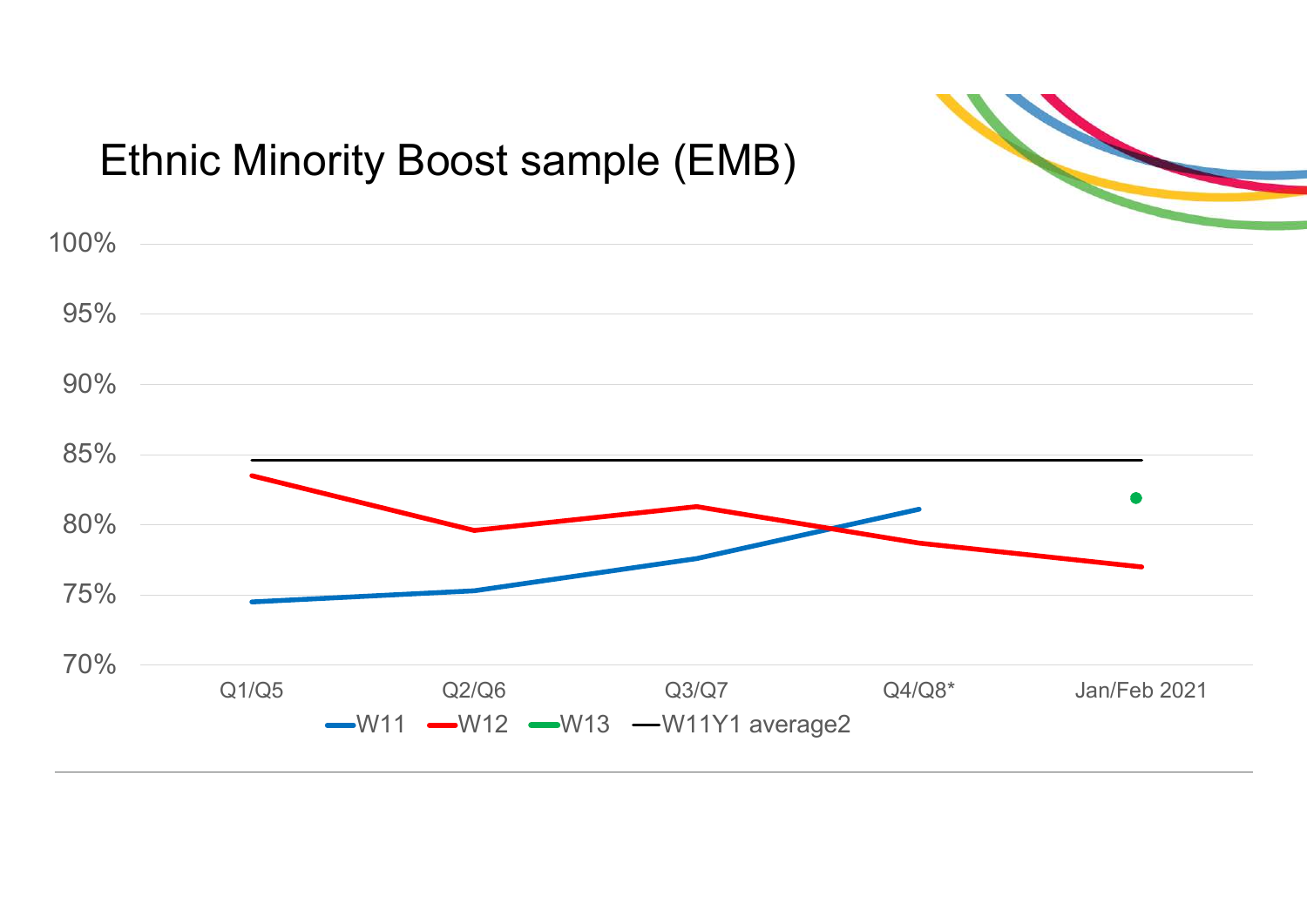#### Immigrant & Ethnic Minority Boost sample (IEMB)

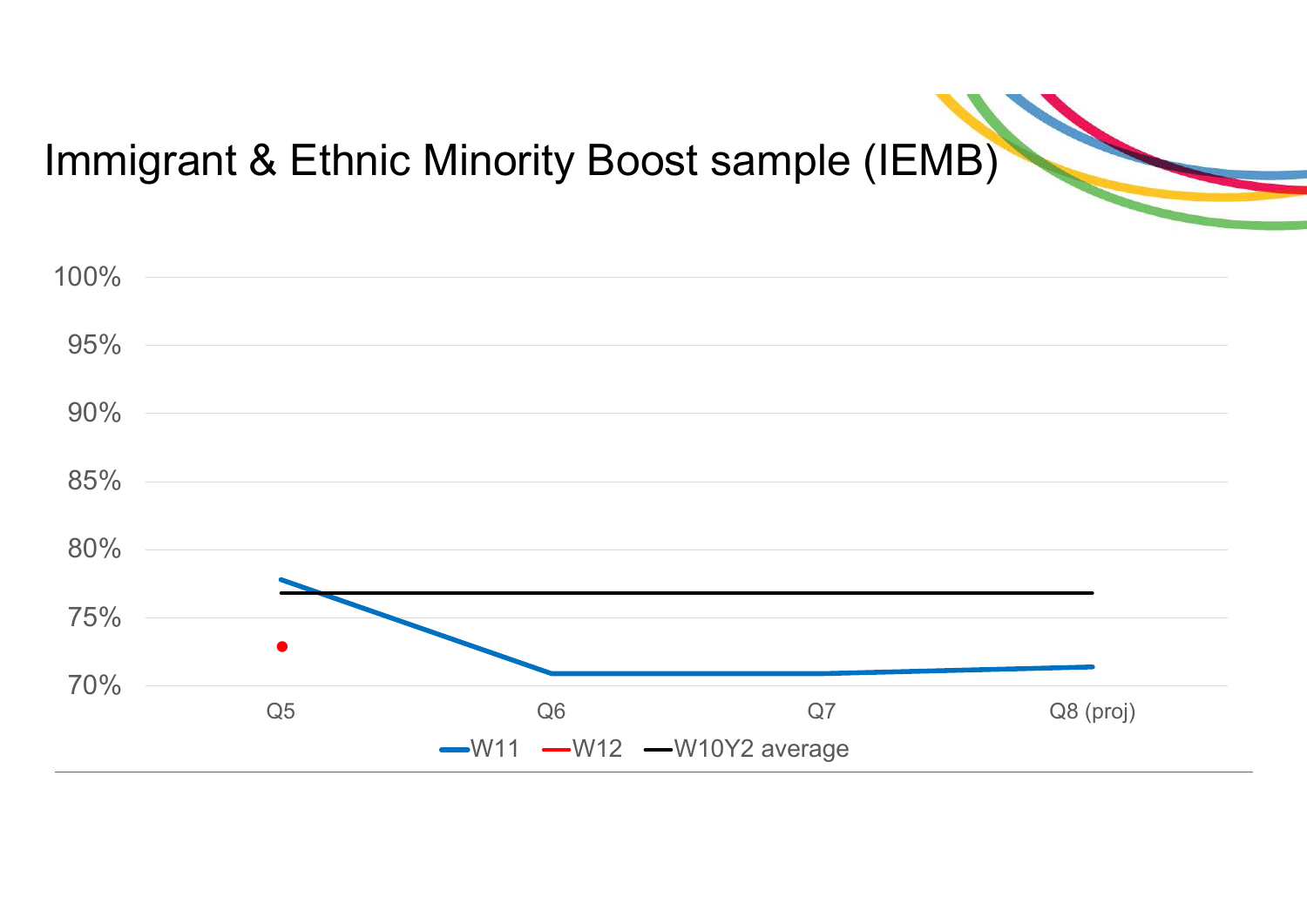

# Summary of response – completed sample months

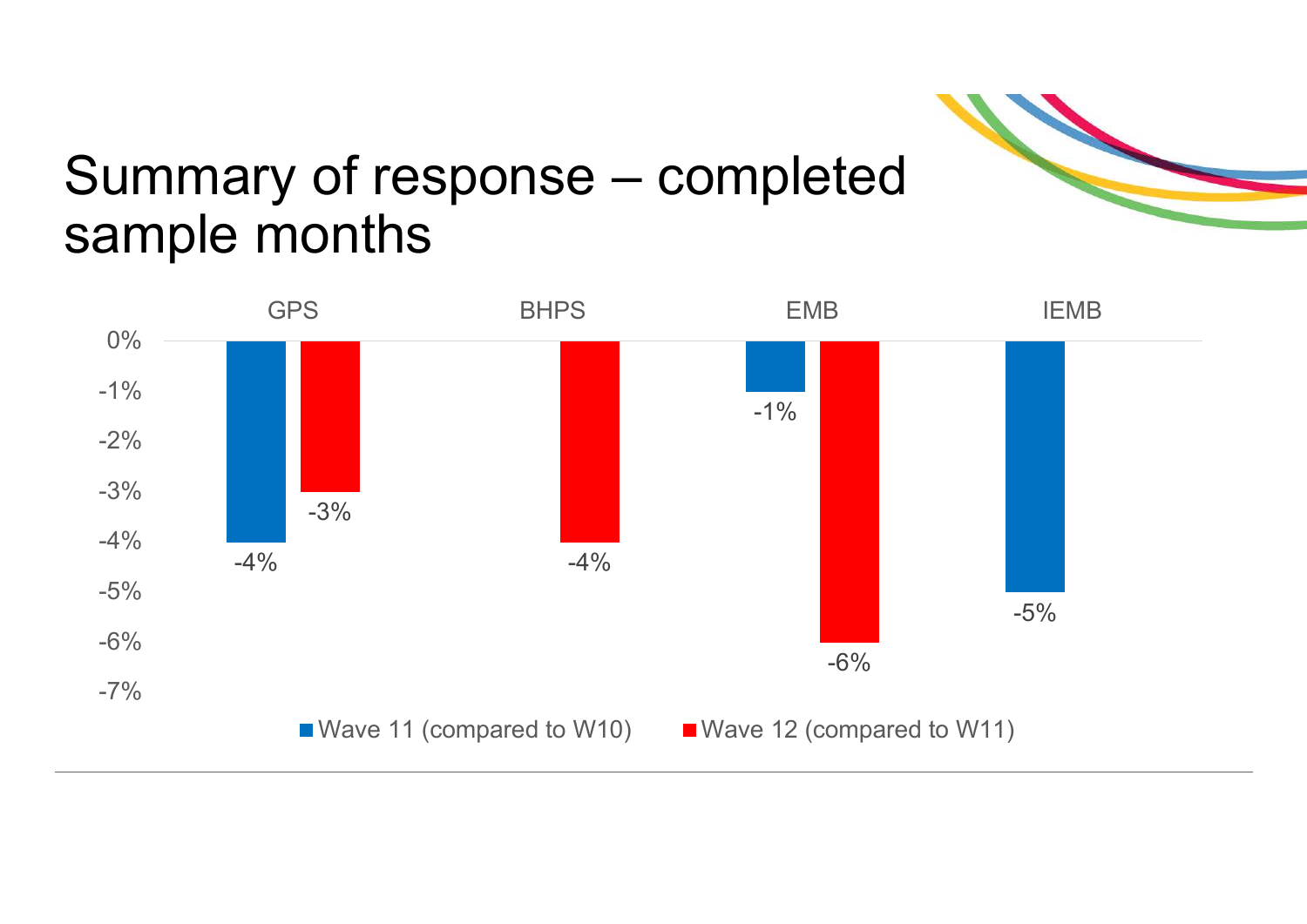#### Response



- Overall in Wave 12 April-December 2020 samples we have 92.4% of the adult<br>• Interviews we had in the same sample one year earlier<br>• But higher proportion of interviews are being done online interviews we had in the same sample one year earlier
- But higher proportion of interviews are being done online



% of adult interviews in each mode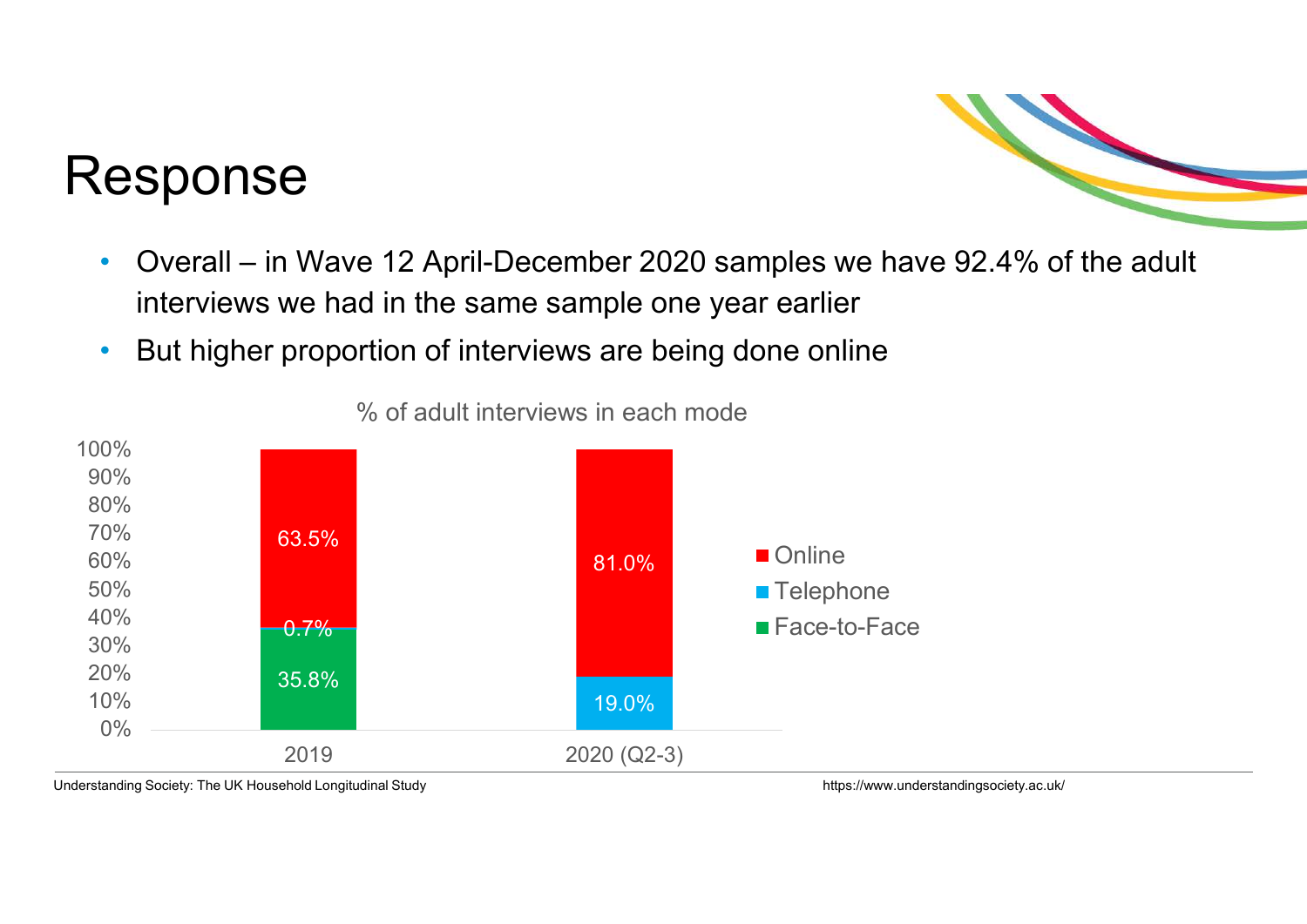

#### But… who are we missing?

- (using unweighted data)
- Older people
- Those with lower levels of education
- Those without a mobile computing device
- Those who use the internet less often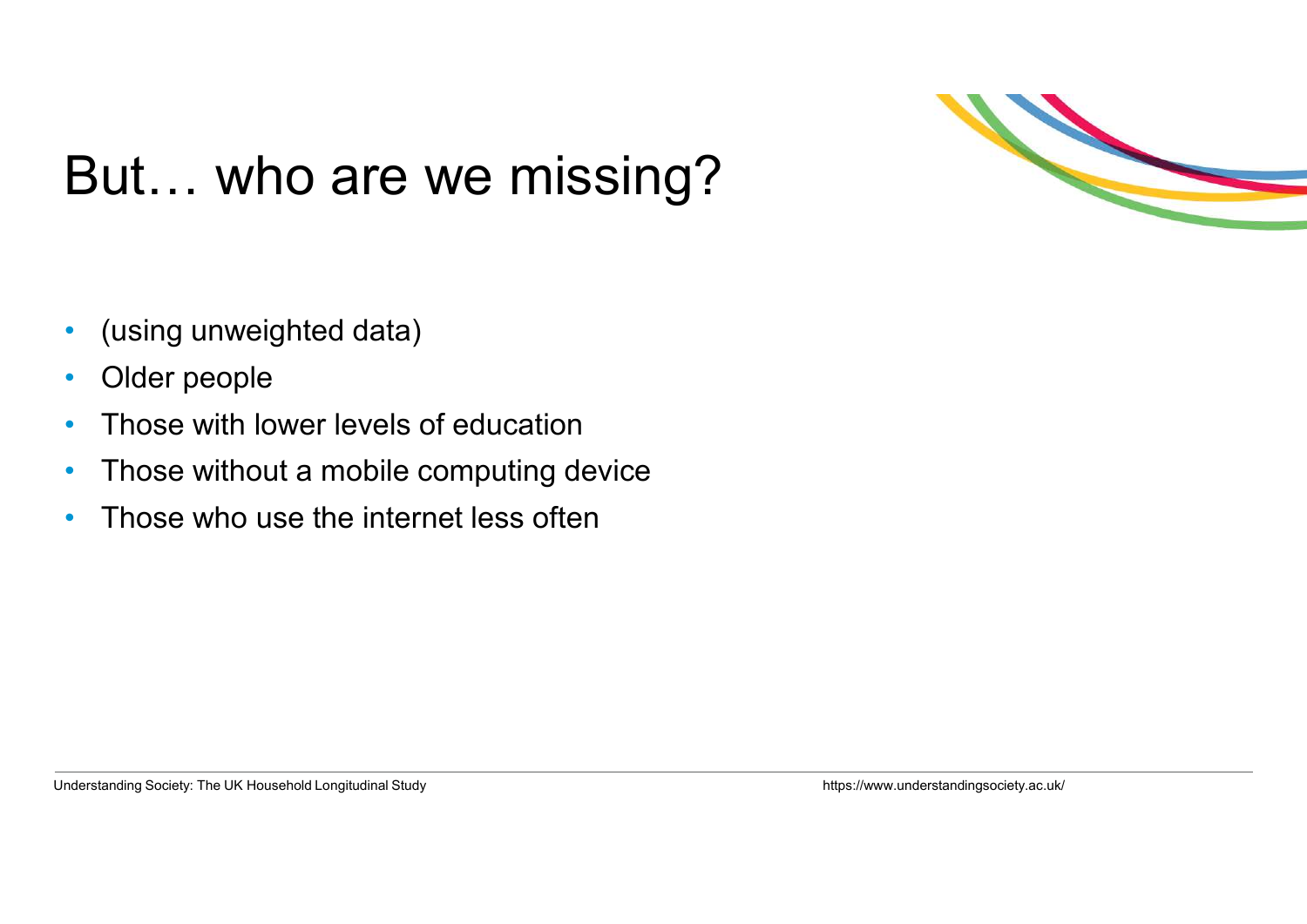#### A switch to telephone saw an increase in item non-response

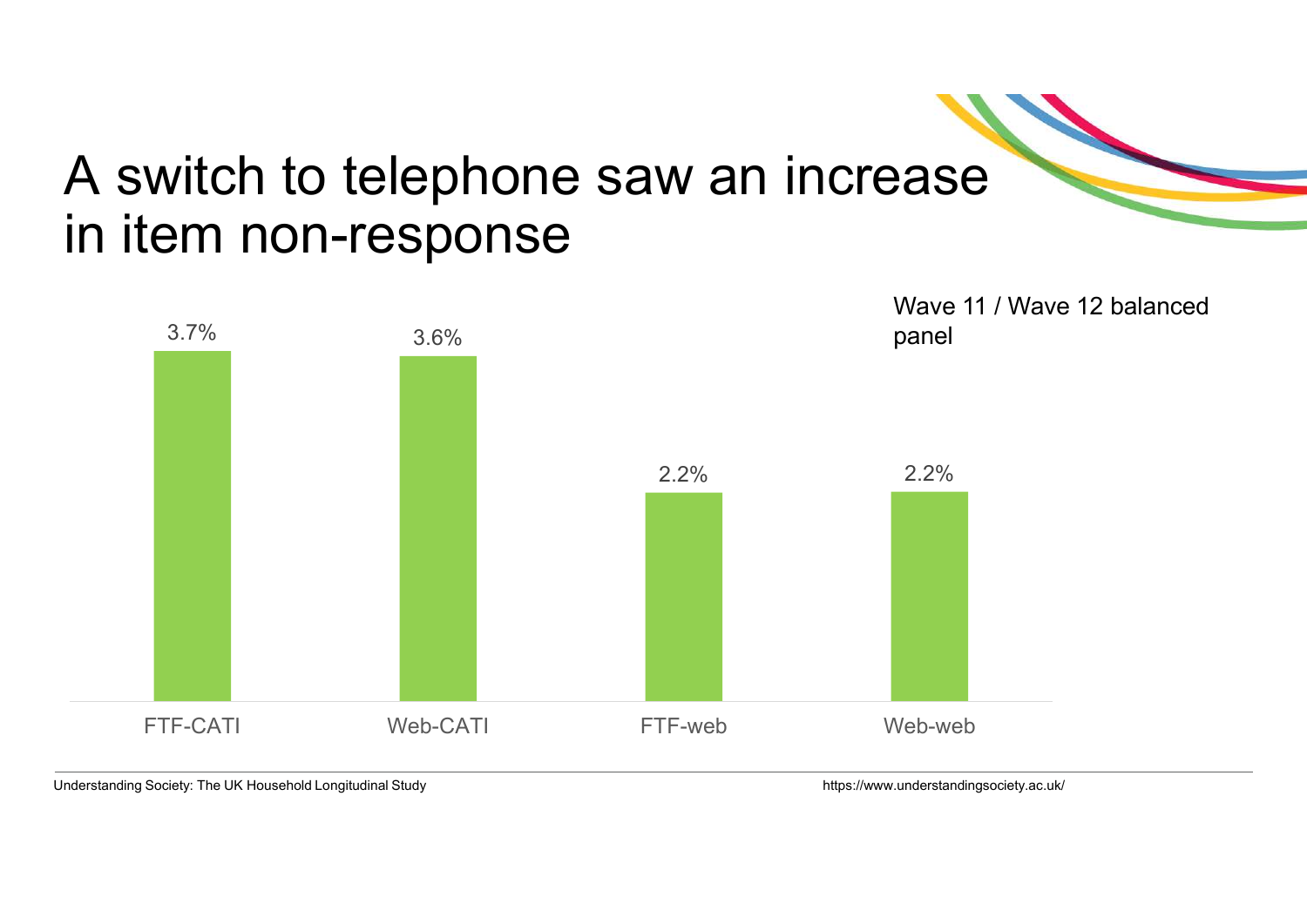

#### UKHLS COVID-19 Study

- 20 min survey
	- Invitations by SMS, email, post + email/SMS reminders (days 2, 3, 6)
- £2 incentive (conditional) most months (some experimentation)
- Web surveys (Ipsos MORI)
	- April, May, June, July, September, November 2020, January & March 2021
- Telephone surveys (Kantar)
- Sample those who did not respond to the April web survey<br>• Invitations by SMS, email, post + email/SMS reminders (days 2, 3, 6)<br>• Sample (poss MORI)<br>• April, May, June, July, September, November 2020, January & March 2 with no regular web users: older, more health problems, higher proportion of ethnic minorities • E2 incentive (conditional) most months (some experimentation)<br>
• Web surveys (Ipsos MORI)<br>
• April, May, June, July, September, November 2020, January & March 2021<br>
• **Telephone** surveys (Kantar)<br>
• Sample – those who di
	- May and November
- Youth surveys
	- Strengths & Difficulties Questionnaire (SDQ) in July 2020 & March 2021 (Ipsos MORI)
	- Full self-completion booklet in November (Kantar)
-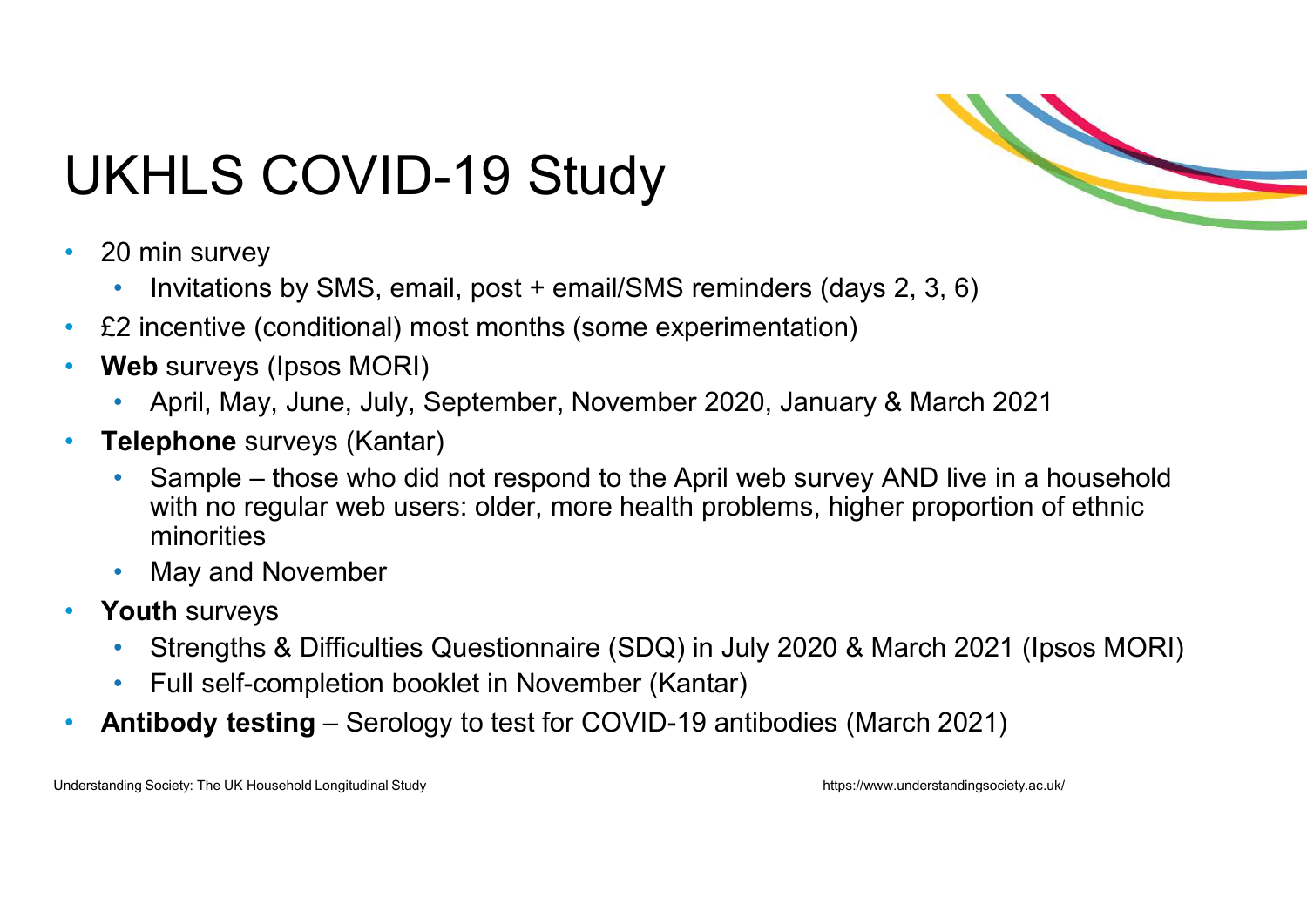

# Questionnaire - core content<br>
Household composition and relationships<br>
Correquirys illness

- Household composition and relationships
- - Coronavirus illness Symptoms, tests, contact with Test & Trace, shielding, vaccinations (from Jan.)
- Long-term health conditions and access to health care
	- Able to access different NHS, community and social care services
	-
- **Employment** 
	- Include "baseline" questions (situation Jan/Feb) & current employment/hours/WAH/earnings
- Finance, financial security
	- Include "baseline" questions (situation Jan/Feb) & current benefits (inc. UC), financial transfers, mortgage holidays, subjective financial well-being…
- **Loneliness**
- Mental health (GHQ)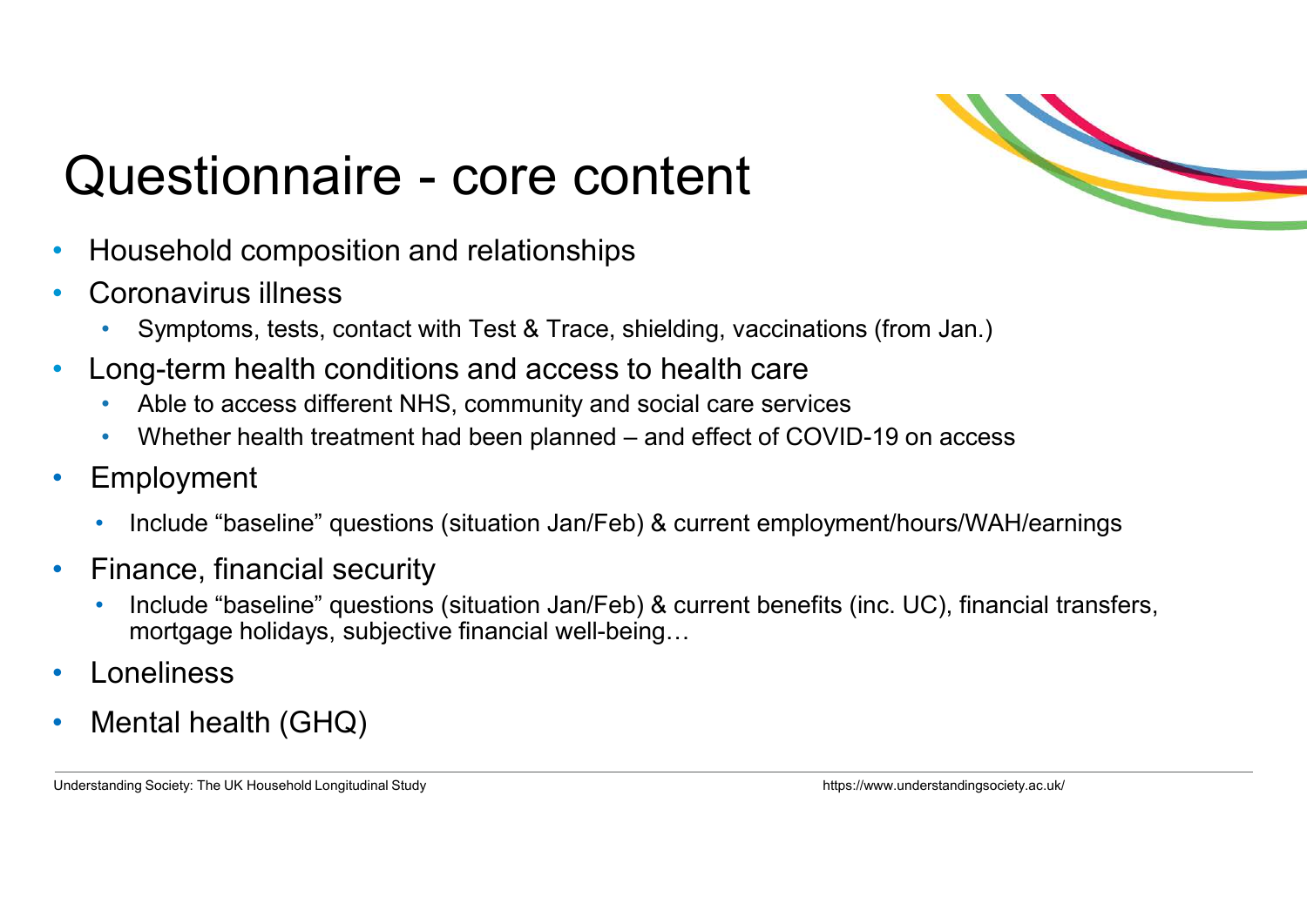## Questionnaire - rotating & occasional modules Questionnaire – rotating & occ<br>
modules<br>
• Home schooling/return to school<br>
• Caring (child-level) – April, Sept., Nov., Jan.<br>
• Diet • Food banks and food insecurity<br>
• Contact

- Home schooling/return to school
- 
- 
- Alcohol consumption
- Smoking
- Exercise
- Children's mental health (SDQ)
- Partner relations
- Parent-child relations
- Domestic division of labour
- Time use
- Caring responsibilities
- Couples living apart together
- Grand-parenting
- Contact friends & family out HH
- Young adults aspirations/ expectations
- Transport
- Working conditions\productivity
- **Training**
- 
- Job search<br>• Neighbourhood cohesion
- Life satisfaction
- Non-resident parents & children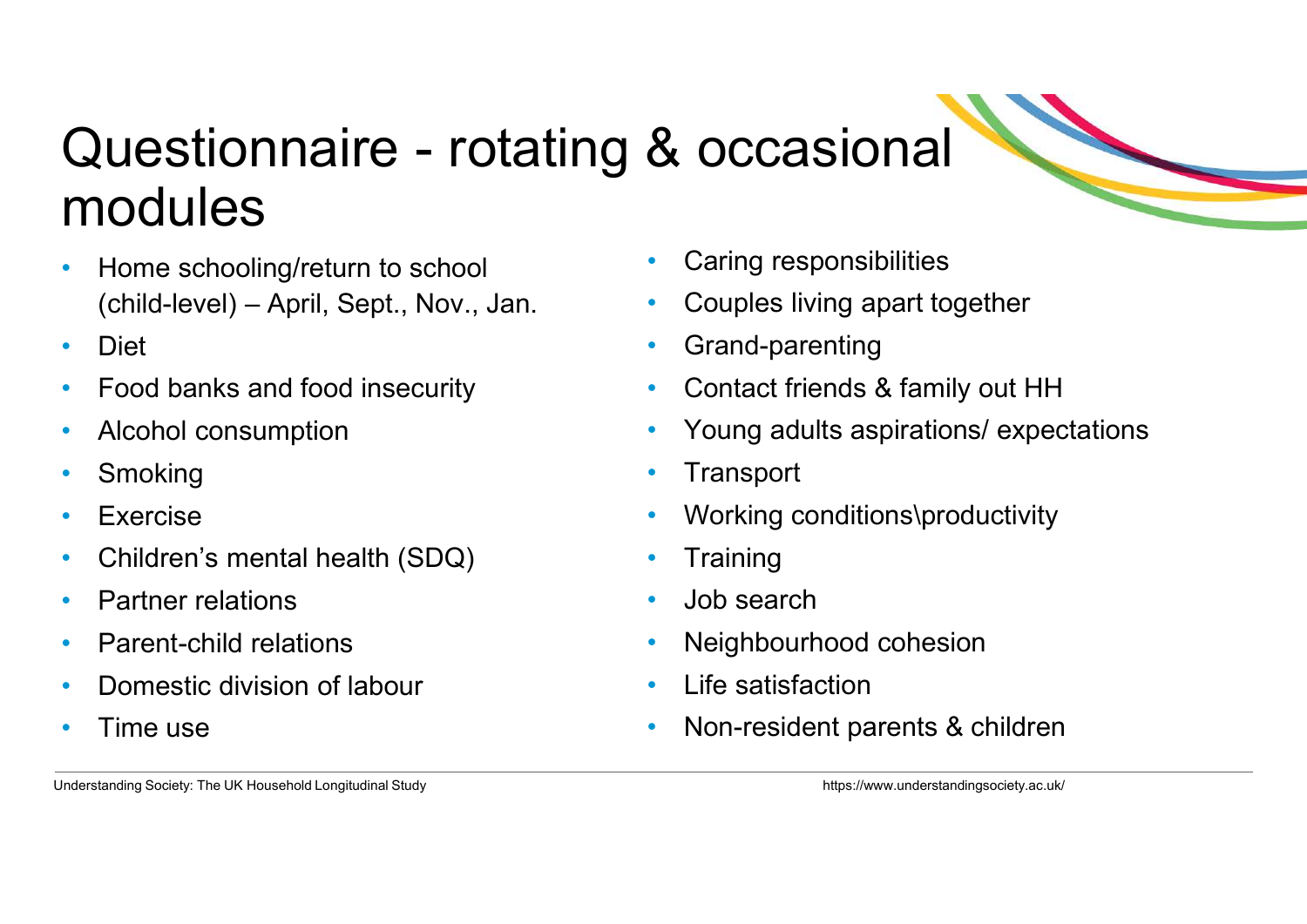

#### COVID-19 response among Wave 9 participants

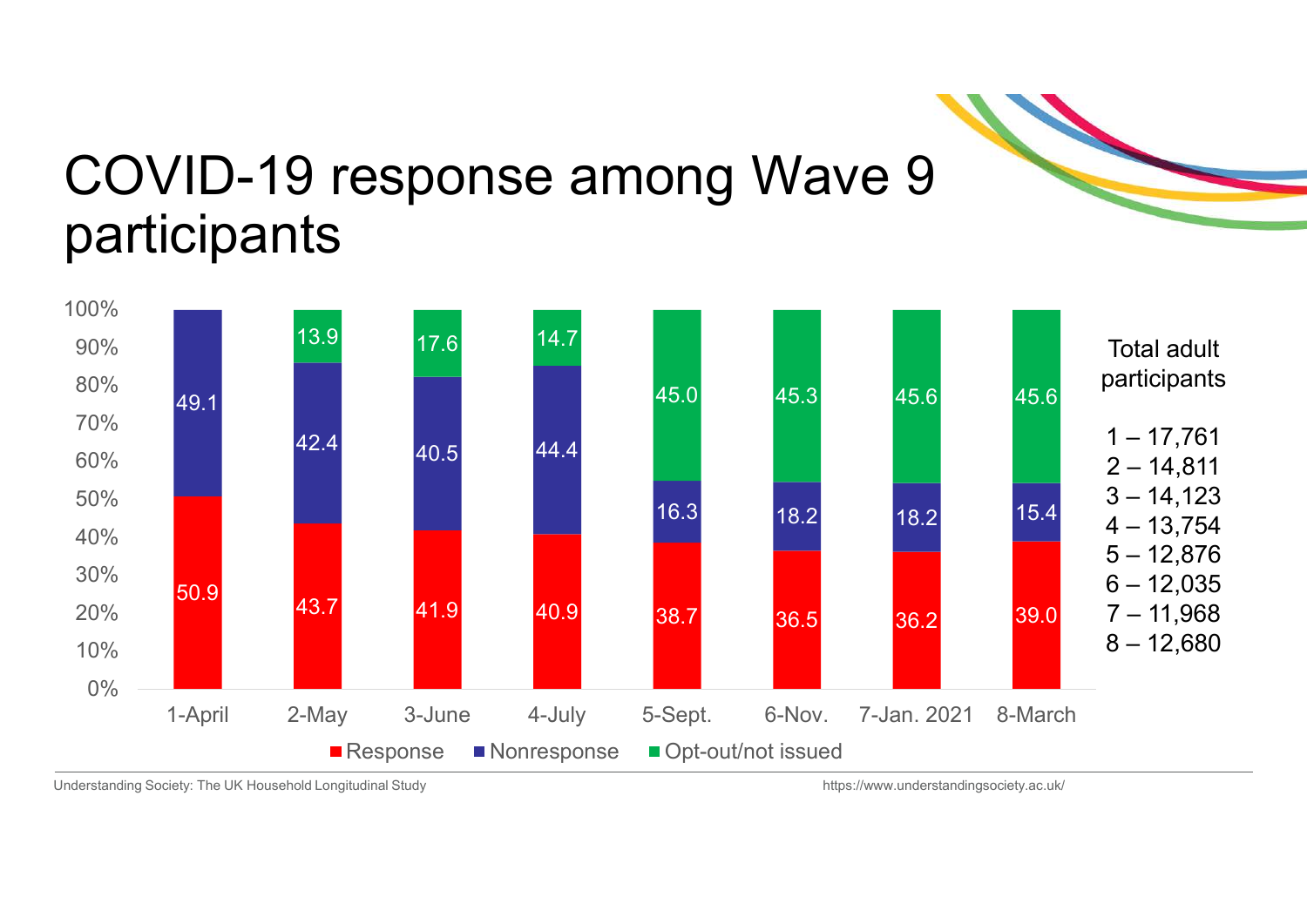

### Summary of evaluation of weighting performance which are the telephone follow-up increases dataset quality compared to web-only<br>• Reduced variability of weights – improves precision and reduces bias (less<br>• Reduced variability of weights – improves precision and reduce

- There is selection bias into the web survey
- The use of the telephone follow-up increases dataset quality compared to web-only
	- trimming)
- Inviting non-regular web users to web survey does not increase quality
	- Reduces weighted estimates biases, but also reduces precision

Presentation: "Bias prevention and bias reduction in a national longitudinal Covid-19 survey", Jamie Moore There is selection: Dias into the web strivey<br>
The use of the telephone follow-up increases dataset quality compared to web-only<br>
Reduced variability of weights – improves precision and reduces bias (less<br>
trimming)<br>
Prese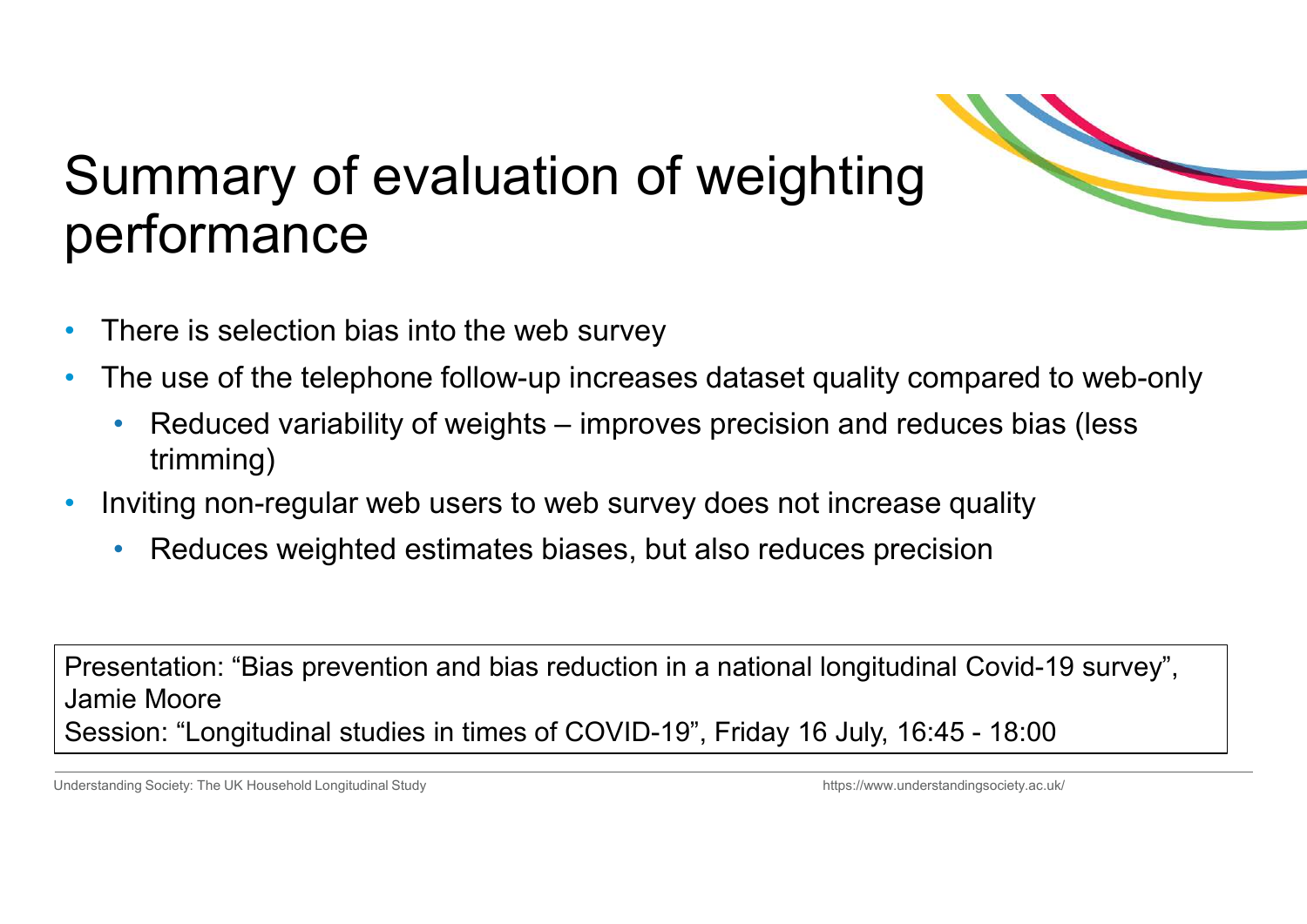#### COVID-19: Data



- End User License COVID-19 Study https://beta.ukdataservice.ac.uk/datacatalogue/studies/study?id=8644
- April, May, June, July, September, November 2020, January & March 2021 web surveys • Pre-pandemic - 2019 mainstage data (Wave 10 yr 2 / Wave 11 yr 1)<br>• Pre-pandemic - 2020, January & March 2021<br>• April, May, June, July, September, November 2020, January & March 2021<br>• May & November telephone survey<br>• Ju Find User License COVID-19 Study<br>
Find User License COVID-19 Study<br>
• April, May, June, July, September, November 2020, January & March 2021<br>
• May & November telephone survey<br>
• May & November telephone survey<br>
• July 202
	- May & November telephone survey
	- July 2020 & March 2021 youth SDQ survey & November youth self-completion
	-
	-